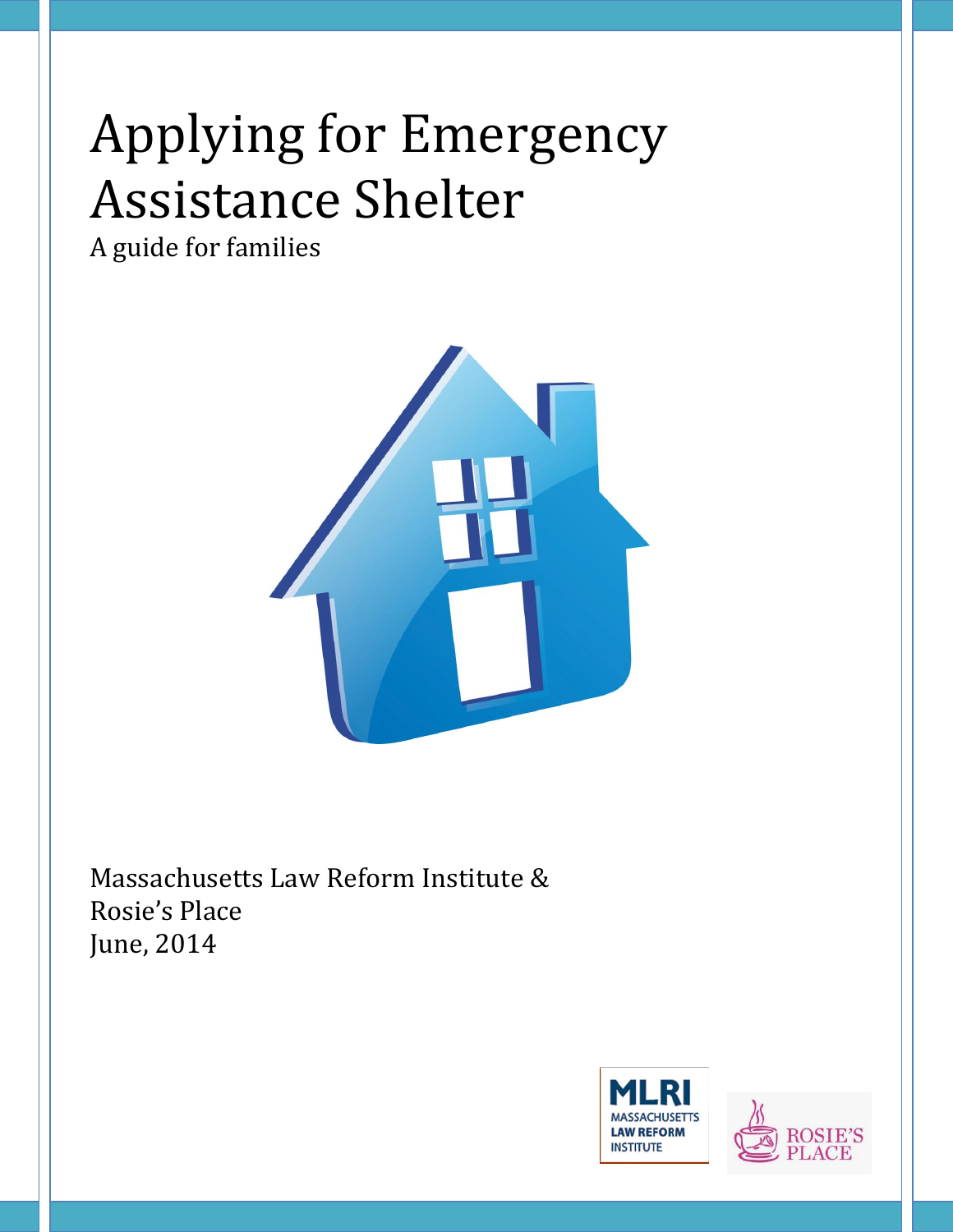# **Table of Contents**

| What do I need to give DHCD for "presumptive placement"?3 |  |
|-----------------------------------------------------------|--|
|                                                           |  |
| How low does my income have to be to get EA Shelter? 5    |  |
|                                                           |  |

#### **Overview**

Emergency Assistance is the shelter system for families in Massachusetts. EA shelter is run by the Department of Housing and Community Development or "DHCD." Pregnant women and families with children are eligible. Your family must prove that you live in Massachusetts, and there must be one member of your family who has legal status in the U.S. Your income and assets must be very low.

Not having a place to stay is not enough for your family to get into shelter. You have to show you are homeless because of domestic violence, fire, flood or natural disaster, or certain kinds of eviction that were not your fault. You could also be eligible for shelter if you are staying in a very dangerous double-up situation, you are moving around from place to place, or if you have stayed in an unfit place like a car, emergency room or bus station.

This guide will help you understand how to apply for shelter and what documents you need to give to DHCD.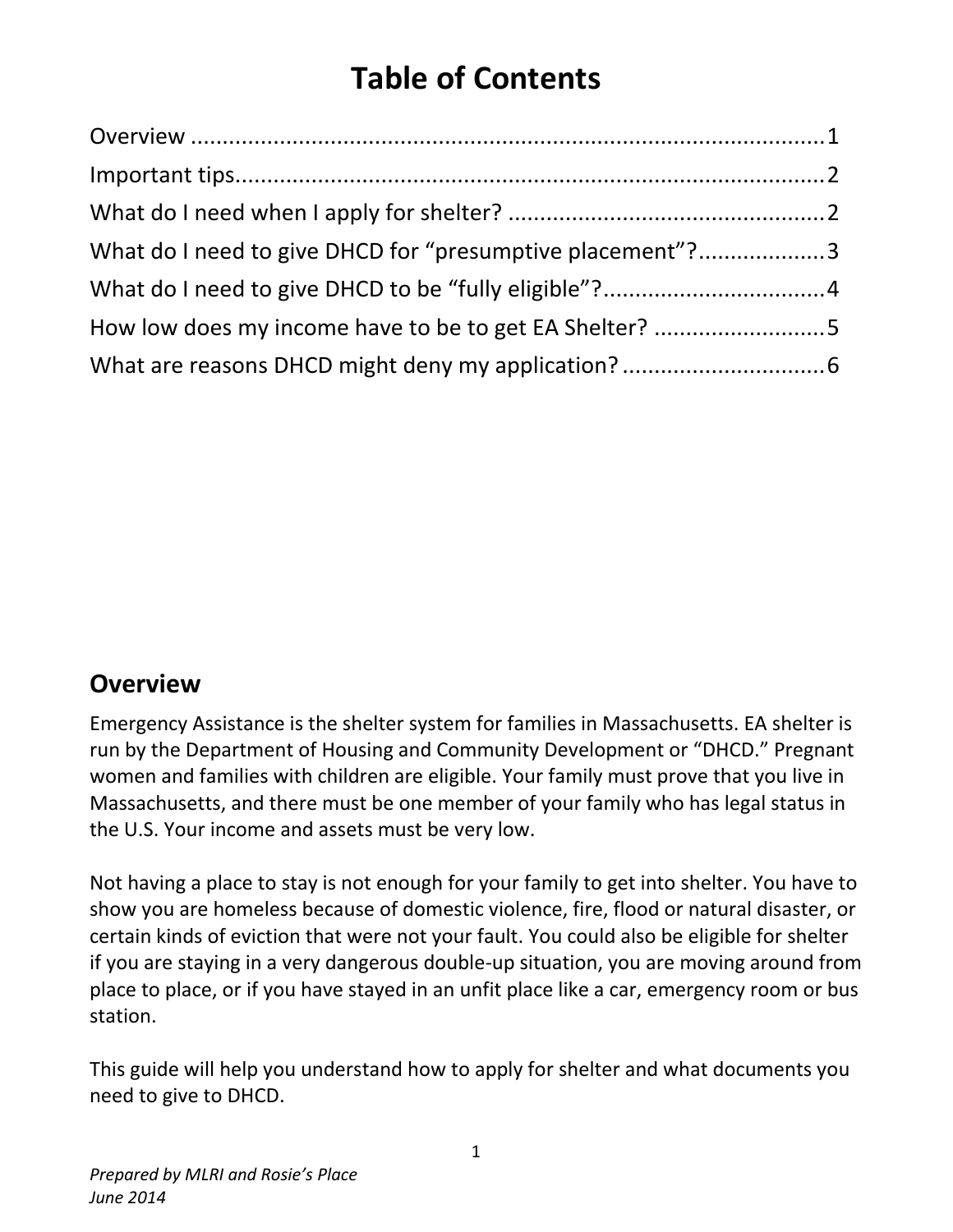### **Important tips**

- Apply for Emergency Assistance (EA) shelter at Department of Housing and Community Development (DHCD) offices. The DHCD office is in the same building as the DTA office in each region.
- **Get to the office as early as you can.** DHCD offices are open from 8 a.m. to 4 p.m. The application can take all day. DHCD may not take your application if you arrive late in the day.
- As long as you apply early enough, DHCD must take your application **that day**. If they do not take your application, ask to speak with a DHCD supervisor or contact an advocate.
- If you give DHCD a few important documents and it looks like you are eligible, DHCD must place you in shelter right away. This is called "**presumptive placement**." You can get the other documents you need after you are in shelter.
- If DHCD gives you a "**verification checklist**" and tells you to come back with more documents, ask the Homeless Coordinator, "Can you place my family presumptively and help us get the documents we need?"
- If DHCD gives you a place in a shelter, **go there that night**. If you do not go, DHCD can stop you from getting shelter for 1 year. Even if the shelter is far away, go anyway. DHCD will provide transportation to the shelter. Later, you can ask your homeless coordinator for a transfer closer to your home community.
- If DHCD says you are not eligible, they must give you a **written denial notice** that states their reasons.
- If DHCD denies you or turns you away and you have no safe place to stay, ask to speak with a DHCD supervisor, or contact your local legal services office. Call 1- 800-342-LAWS (5297) or go to [www.masslegalhelp.org/](http://www.masslegalhelp.org/)find-legal-aid.

## **What do I need when I apply for shelter?**

You need to give DHCD documents that prove who you are and that you live in Massachusetts. You also need to prove your income and show why you are homeless.

If you can give them **all** the documents they need, and you meet the rules, DHCD will find you "fully eligible" and place you in shelter.

If it looks like you are eligible, but you only have the documents that prove who you are and that you are a Massachusetts resident, DHCD must give you a temporary shelter placement called "presumptive placement." If you get presumptive placement, you have 30 days to give DHCD the rest of the documents they need.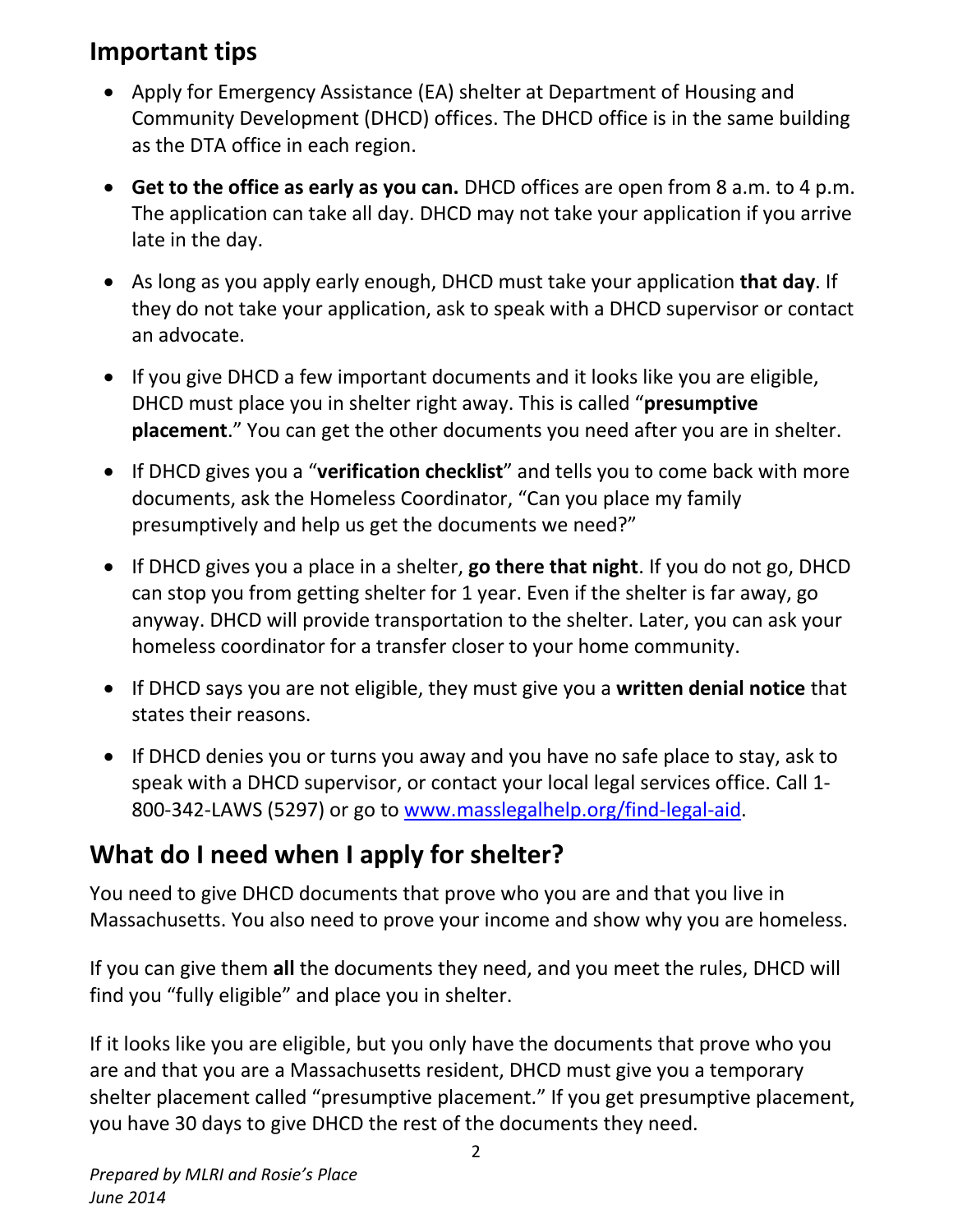# **What do I need to give DHCD for "presumptive placement"?**

If it looks like you are eligible for shelter, you can give DHCD a few basic documents and tell them if you "have nowhere to stay." They must place you in shelter right away. This is called **"presumptive placement."** You need to give DHCD documents that prove:

- your identity,
- the relationship between the members of your family who need shelter,
- who has custody of the children, and that
- you live in Massachusetts.

| What you need to prove to get "presumptive placement" from DHCD |                                                                                    |  |  |  |
|-----------------------------------------------------------------|------------------------------------------------------------------------------------|--|--|--|
| What you need to prove                                          | <b>Examples of documents that prove it</b>                                         |  |  |  |
|                                                                 | You do not need all of the documents on this list.                                 |  |  |  |
| Identity of all adults                                          | State licenses or ID cards<br>$\bullet$                                            |  |  |  |
|                                                                 | <b>Birth certificates</b><br>$\bullet$                                             |  |  |  |
|                                                                 | Passports<br>$\bullet$                                                             |  |  |  |
|                                                                 | Immigration documents<br>$\bullet$                                                 |  |  |  |
| Identity of all children                                        | <b>Birth certificates</b><br>$\bullet$                                             |  |  |  |
|                                                                 | Passports<br>$\bullet$                                                             |  |  |  |
|                                                                 | Immigration documents<br>$\bullet$                                                 |  |  |  |
|                                                                 | Statement from school administration on letterhead<br>$\bullet$                    |  |  |  |
|                                                                 | Statement from doctor on letterhead with name,<br>$\bullet$                        |  |  |  |
|                                                                 | date of birth and primary caregiver of each child                                  |  |  |  |
| Relationship between family                                     | Birth certificates with names of parent(s)<br>$\bullet$                            |  |  |  |
| members                                                         | Marriage certificate<br>$\bullet$                                                  |  |  |  |
|                                                                 | Divorce papers<br>$\bullet$                                                        |  |  |  |
|                                                                 | <b>Adoption papers</b><br>$\bullet$                                                |  |  |  |
| Custody of all children                                         | <b>Birth certificate</b><br>$\bullet$                                              |  |  |  |
|                                                                 | Court approved adoption or guardianship order<br>$\bullet$                         |  |  |  |
|                                                                 | School or medical records that show relationship of<br>$\bullet$<br>child to adult |  |  |  |
|                                                                 | Court order of divorce, child support or custody<br>$\bullet$                      |  |  |  |
|                                                                 | Sworn statements from relatives or neighbors that<br>$\bullet$                     |  |  |  |
|                                                                 | say child spends most of their time with you                                       |  |  |  |
| All family members live in                                      | Recent documents with a Massachusetts address, like:                               |  |  |  |
| Massachusetts                                                   | Rent receipt or lease<br>$\bullet$<br>Voter registration card<br>$\bullet$         |  |  |  |
|                                                                 |                                                                                    |  |  |  |
|                                                                 | Written statement from the person you live with                                    |  |  |  |
|                                                                 | School records                                                                     |  |  |  |
|                                                                 | Utility or other bill                                                              |  |  |  |
|                                                                 | Letter from DTA or Social Security Administration<br>$\bullet$                     |  |  |  |
|                                                                 | confirming receipt of benefits                                                     |  |  |  |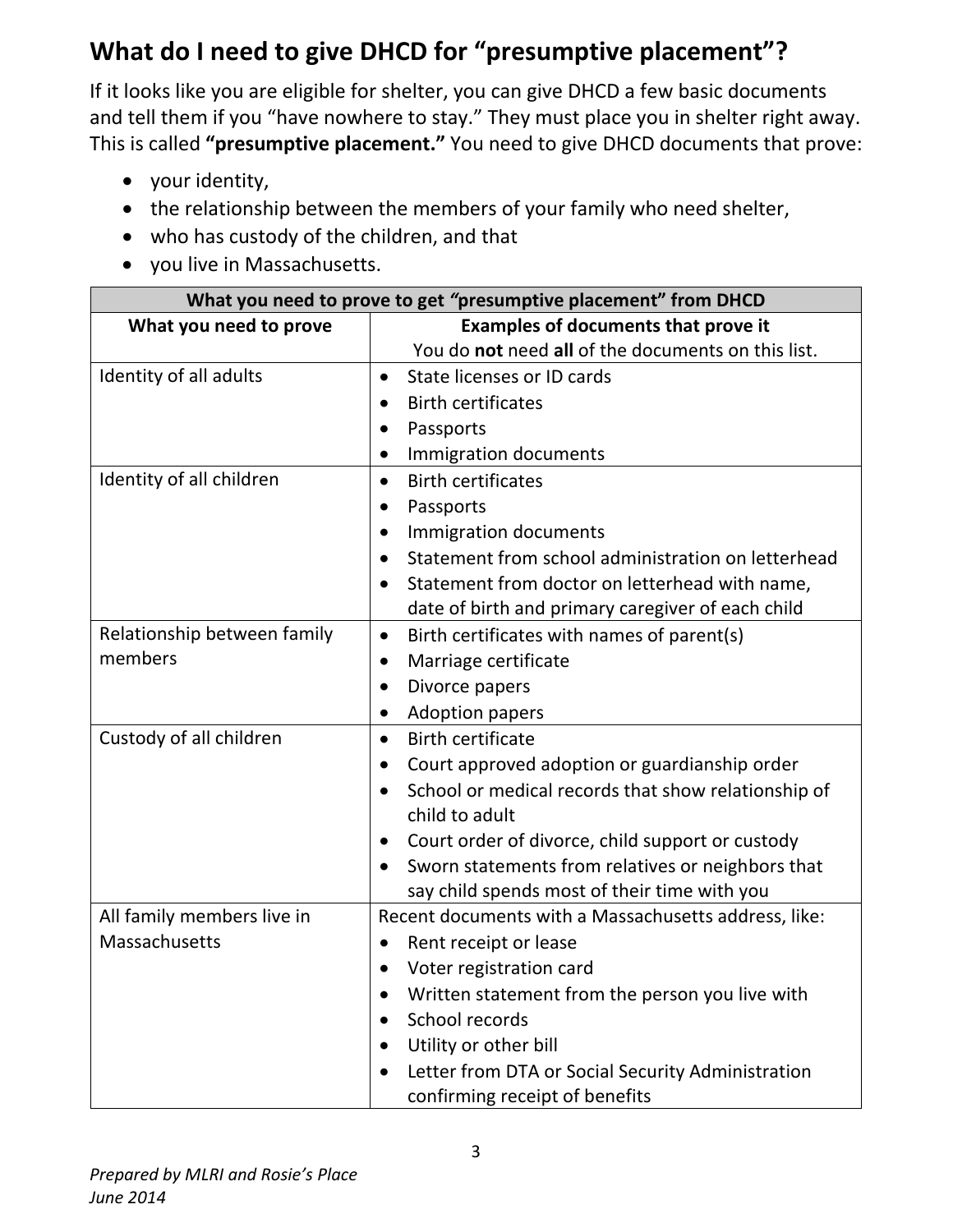When DHCD gives you "presumptively placement", they should give you a list of the rest of the documents they need. They call this list a "verification checklist". You must give DHCD everything on the checklist in 30 days or they will decide you are not eligible for EA shelter.

# **What do I need to give DHCD to be "fully eligible"?**

To be **fully eligible**, DHCD needs:

- 1. The basic documents for "presumptive placement."
- 2. Proof of your family's income and legal status in the U.S. for **one** family member.
- 3. You **also** have to show that you are homeless for the right reason. You may be eligible if you are homeless because of:
	- Domestic violence
	- A fire, flood or natural disaster
	- An eviction that was not your fault, or because
	- You have been staying in a very unsafe housing situation, a car, or other unfit place.

If you give DHCD documents that show you are homeless for **one** of the reasons below, they should find you "fully eligible" and place you in shelter.

| <b>Proof of Reasons You Are Homeless</b>                                                                                                                                     |                                                                                                                                                                                                                                                                                                                                                                                |  |  |  |
|------------------------------------------------------------------------------------------------------------------------------------------------------------------------------|--------------------------------------------------------------------------------------------------------------------------------------------------------------------------------------------------------------------------------------------------------------------------------------------------------------------------------------------------------------------------------|--|--|--|
| If you are homeless because of                                                                                                                                               | <b>Examples of documents that prove it</b>                                                                                                                                                                                                                                                                                                                                     |  |  |  |
| 1. Significant health and safety risk<br>where you are staying now                                                                                                           | Letter or pictures that show your family stayed in a<br>place not meant for human habitation, like a car,<br>emergency room, or bus station.<br>Letters that show your family stayed in many different<br>people's homes in the past few weeks.<br>Letters, pictures, or medical documents that show<br>violence, substance abuse, or mental illness where you<br>were living. |  |  |  |
| 2. Fire, flood or natural disaster                                                                                                                                           | Letter from Massachusetts Emergency Management<br>$\bullet$<br>Agency, Red Cross, local fire or police department,<br>insurance company, former landlord.                                                                                                                                                                                                                      |  |  |  |
| Domestic violence<br>3.                                                                                                                                                      | Letter from a domestic violence advocate, social service<br>$\bullet$<br>agency or medical provider on letterhead.<br>Police report, restraining order or documents that show<br>you tried to get a restraining order.<br>Medical report of injuries.<br>Statement from a "reliable" witness, someone DHCD<br>believes is telling the truth.                                   |  |  |  |
| You were evicted from your last<br>4.<br>apartment for no fault, or for<br>nonpayment of rent because you<br>lost income, or because of a<br>disability or medical condition | Court order of eviction.<br>$\bullet$<br>Notice to quit.<br>Agreement for judgment.<br>$\bullet$<br>Proof of a loss of income in past 12 months.<br>Letter from a doctor or mental health professional<br>$\bullet$<br>stating that your nonpayment was due to a disability.                                                                                                   |  |  |  |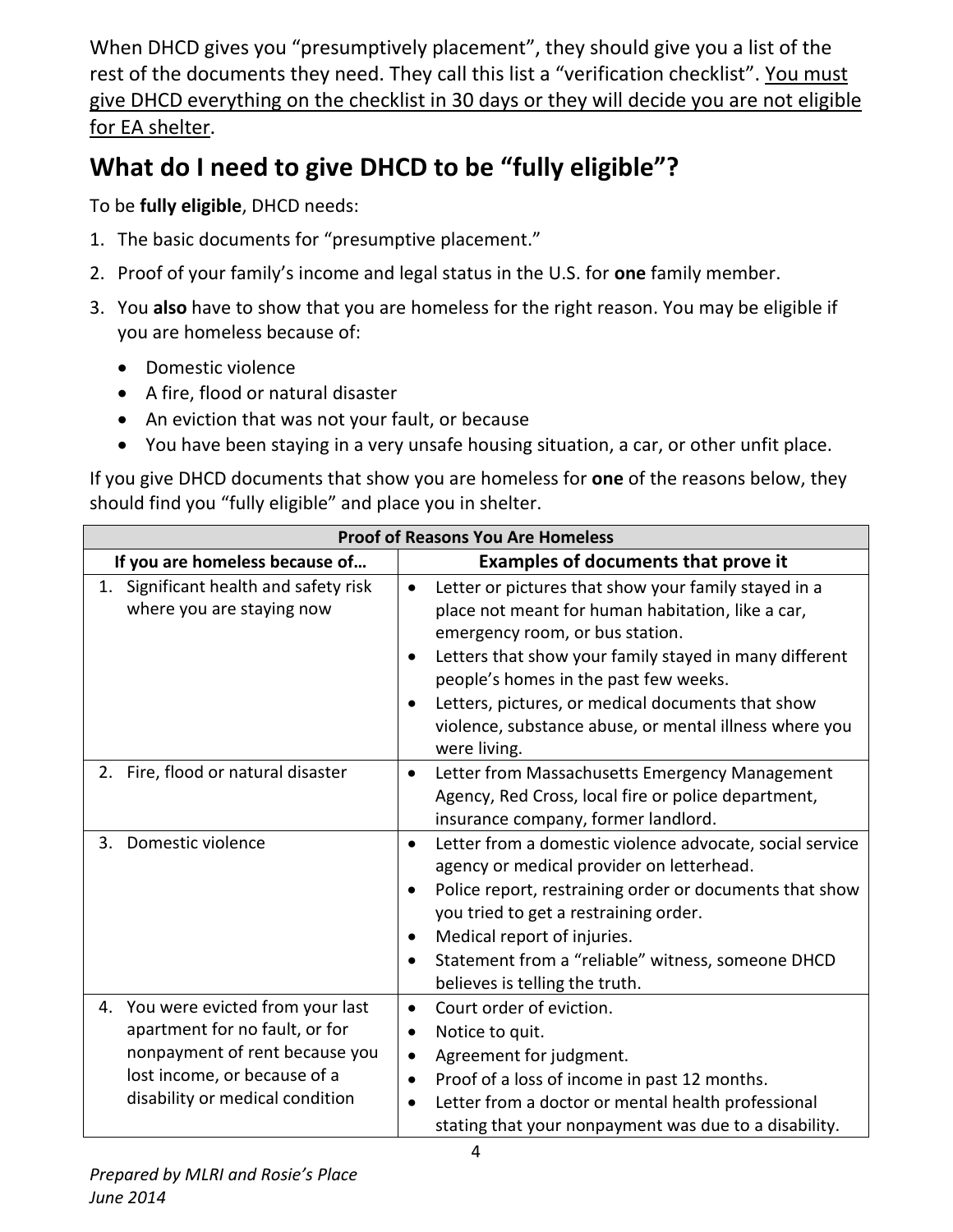| Proof of Legal Status in the U.S. for One Family Member |                       |                                            |  |
|---------------------------------------------------------|-----------------------|--------------------------------------------|--|
| What you need to prove                                  | For whom              | <b>Examples of documents that prove it</b> |  |
| Citizenship                                             | Any one person in the | US birth certificate; certificate of       |  |
|                                                         | family                | naturalization or citizenship              |  |
| Legally present non-citizen                             | Any one person in the | Immigration documents showing lawful       |  |
|                                                         | family                | presence                                   |  |

| <b>Proof of Income and Recently Ended Employment</b> |                                           |                                                                                                                                                                                                                                                      |  |
|------------------------------------------------------|-------------------------------------------|------------------------------------------------------------------------------------------------------------------------------------------------------------------------------------------------------------------------------------------------------|--|
| What you need to prove                               | For whom                                  | <b>Examples of documents that prove it</b>                                                                                                                                                                                                           |  |
| Earned income                                        | All family members<br>seeking shelter     | Last 4 weeks' pay stubs, or letter from<br>$\bullet$<br>employer on company letterhead<br>about what he expects to pay you<br>For self-employment, IRS filings and<br>$\bullet$<br>proof of business expenses                                        |  |
| Unearned income (TAFDC,<br>EAEDC, SSI, Unemployment) | All family members<br>seeking shelter     | Letter from government agency<br>$\bullet$<br>stating benefit and amount<br>Copy of a payment check or deposit<br>$\bullet$                                                                                                                          |  |
| Reason lost job within past<br>90 days               | Any adult who lost job<br>in past 90 days | Layoff notice<br>٠<br>Dismissal letter<br>Unemployment registration<br>Proof of unemployment claim status<br>$\bullet$<br>Letter from former employer, medical<br>$\bullet$<br>provider or other reliable source<br>explaining why you lost your job |  |

### **How low does my income have to be to get EA Shelter?**

The total gross income of all members of your household must be 115% of the Federal Poverty Level or less.

| 115% of the Federal Poverty Level (2014)    |                           |  |
|---------------------------------------------|---------------------------|--|
| Number of people in your                    | The most your total gross |  |
| household applying for shelter              | monthly income can be     |  |
|                                             | \$1,118.38                |  |
| $\mathcal{P}$                               | \$1,507.46                |  |
| 3                                           | \$1,896.54                |  |
| 4                                           | \$2,285.63                |  |
| 5                                           | \$2,674.71                |  |
| 6                                           | \$3,063.79                |  |
|                                             | \$3,452.88                |  |
| 8                                           | \$3,841.96                |  |
| Each additional person in your<br>household | add \$389.08              |  |